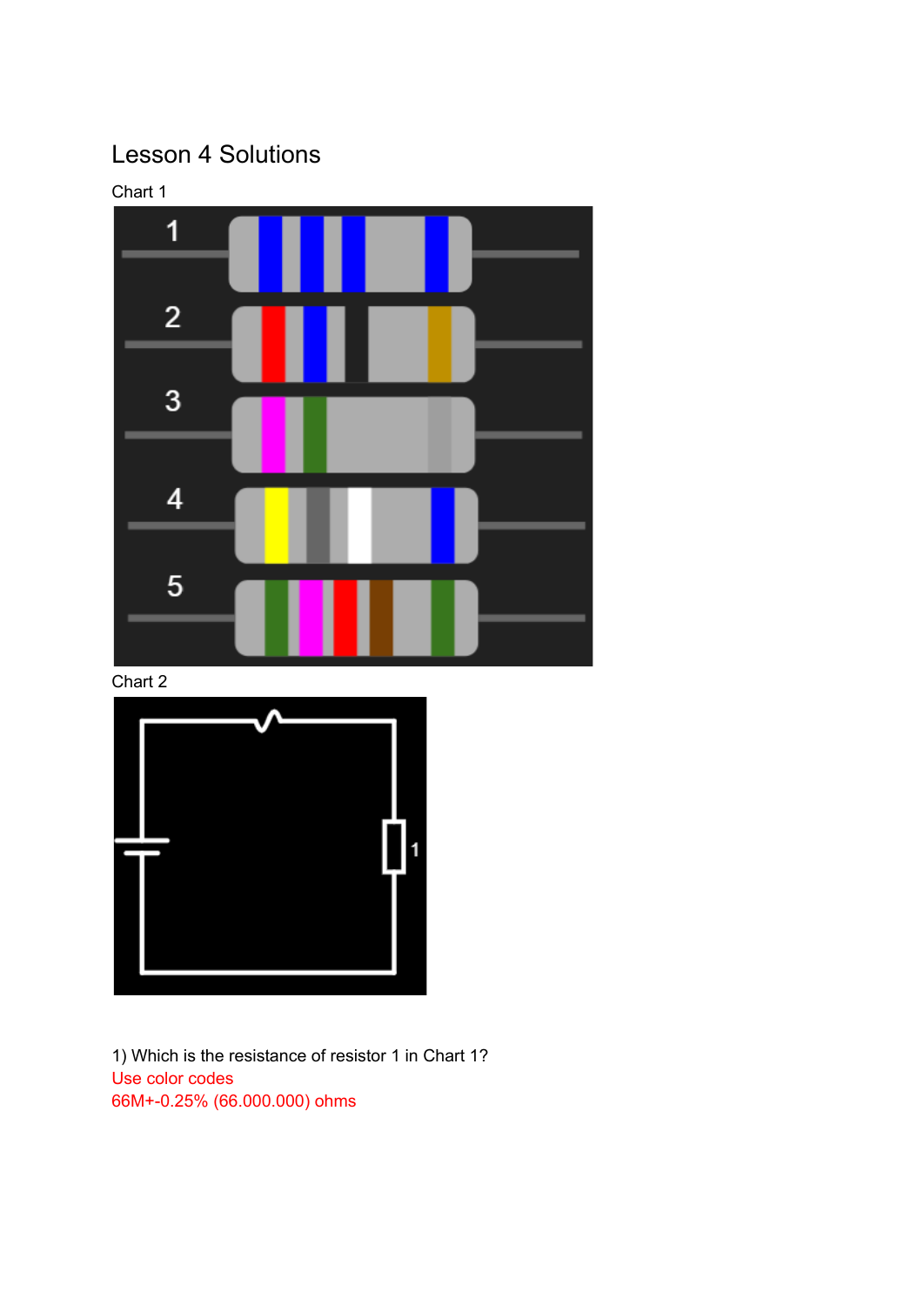2) Which is the resistance of resistor 3 in Chart 1? Keep in mind the multiplier is the last bar on the left, the rest to its left are numbers.

Use color codes 700k+-5% (700.000) ohms

3) Which is the resistance of resistor 5 in Chart 1? Keep in mind the multiplier is the last bar on the left, the rest to its left are numbers.

Use color codes 5720+-0.5% ohms

4) Given the circuit in Chart 2 and the following values:

- 9V battery
- 10 Ohm resistor
- 0.5A max current for the fuse

Will the fuse burn?

Use Ohm's law

Yes

5) Given the circuit in Chart 2 and the following values:

- 12V battery
- 50 Ohm resistor
- 0.5A max current for the fuse

Will the fuse burn? Use Ohm's law No

6) Will resistor 2 in Chart 1 burn when connected to a 9V battery, knowing that its maximum power is 0.5W?

Use color codes, Ohm's law and the power formula No

7) Will resistor 4 in Chart 1 burn when connected to a 10GV battery, knowing that its maximum power is 5GW?

Use color codes, Ohm's law and the power formula No

8) The mayor of Berlin wants to build a new power line from the power plant in Leipzig. We know the following:

- The distance between the two cities is 190km.
- The resistivity of copper is  $1.68 * 10^{-8}$ .
- The diameter of the wire is 20mm
- The area of a circle is  $A=\pi^*r^2$ , where r is the radius (half diameter)

Which resistance will the full line have?

Use Pouillet's law

10.17 ohms

9) The mayor of Dallas wants to build a new power line from the power plant in Houston. We know the following: